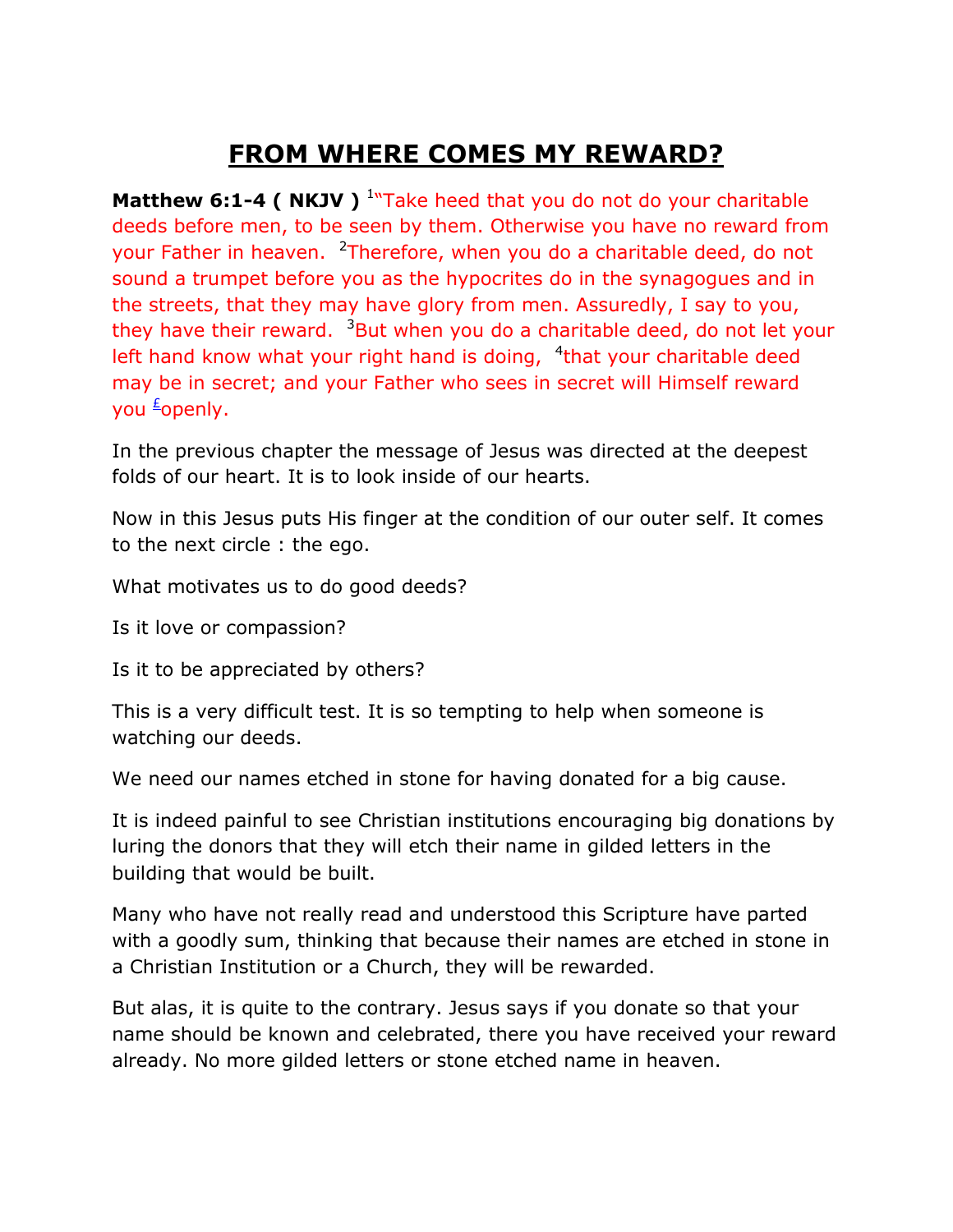This is the literal level. Right now as we are reading this we might have thought about some gullible rich person who has donated a big sum for a gilded name and be smiling patronisingly.

But now to Level II

Most of us are working. We all work for earthly institutions, masters(except a miniscule percent) and we want our labour to be recognized.

We want our names to be acknowledged. When someone wants to use our concept we tell them : Be sure to acknowledge me.

As a research supervisor am very strict in acknowledging intellectual borrowing. That is ethical, else it will be a clear case of plagiarism.

But despite all such considerations, when our work has been hijacked and used by someone else and s/he gets the credit for our work, how do we react?

On the earthly level, we can fight and claim our honour, yet at the same time, based on this chapter , we can let go. Because ultimately whatever we work and whoever we work for, our needs are filled by our Sovereign God. It is not our boss or our immediate employer.

Do we have the grace to leave it to our God and still say, "My reward is from Him?"

Or are we hurt and fume about the injustice?

Do we have the heart to let it go as an act of charity?

This bit I know is pretty difficult. We all love to be recognized, praised and acknowledged. Even if we help in secret, that is give our money in secret, we will not want to let go the praise which is due to us.

Looking back at my life, I have put in many many hours of labour in His vineyard that only God knows. I had never spoken about them. But my life now is also the reward of the Father who has seen me in secret. The Lord has literally poured into my lap full measure pressed in and pressed out. No I did not work that He would reward me, but God cannot be unfaithful. It is not in Him.